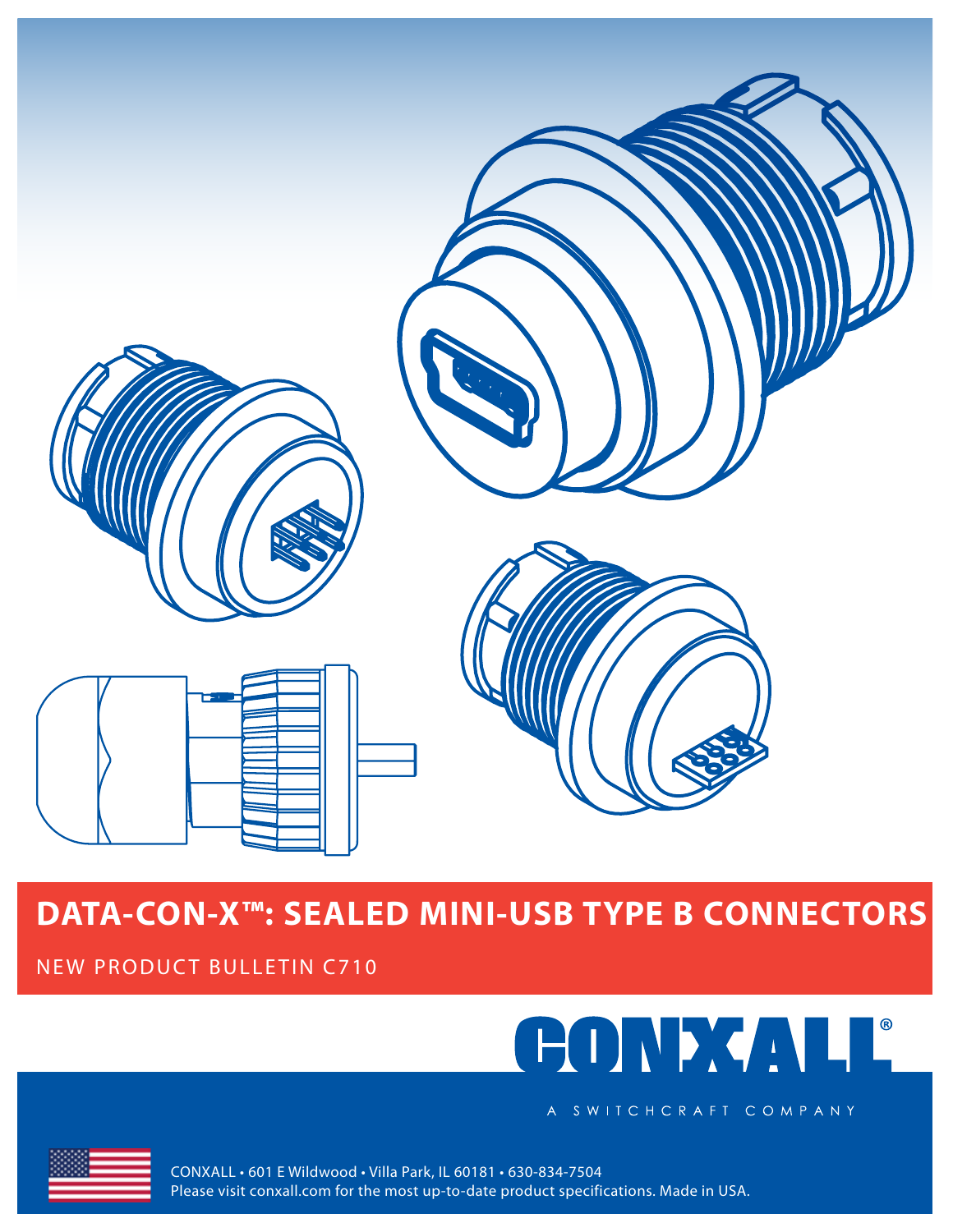## NEW PRODUCT BULLETIN C710



### **FEATURES & BENEFITS**

- Sealed to IP67 & IP68 NEMA 250 (6P)
- Feed through, PC Tail or solder terminals for easy field installation
- Field installable design is easy to assemble
- Quick connect bayonet style interface
- RoHS compliant assembly

### **APPLICATIONS**

- Any sealed data transmission
- Military or industrial GPS location devices
- Instrumentation
- Medical data carts
- Data acquisition units
- General industrial electronic applications

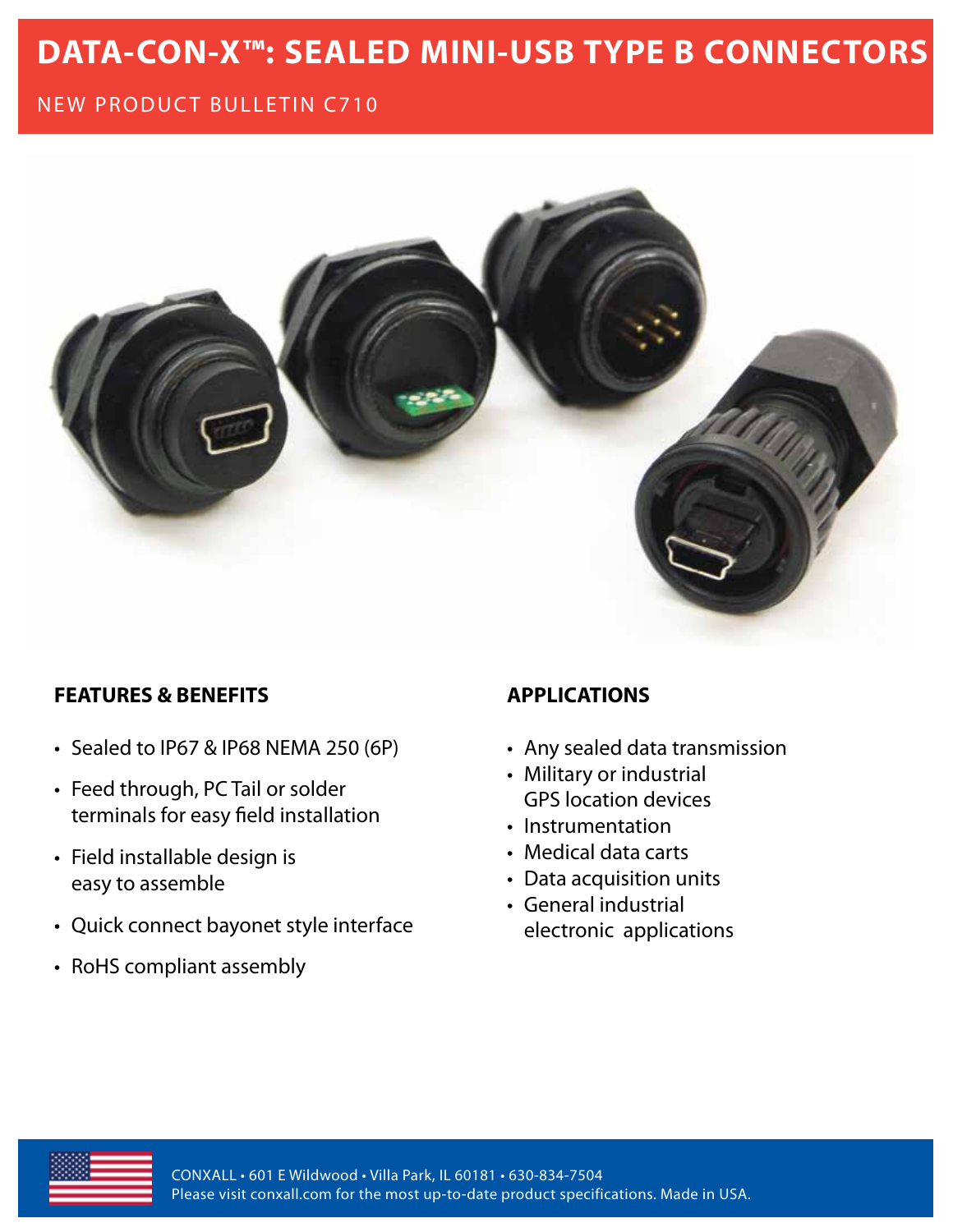### NEW PRODUCT BULLETIN C710

## **Specifications**

#### **Mechanical Specifications**

Life: 500 Cycles Minimum Hex Nut Torque: 10-12 in-lb

Vibration: Whil-Std 202G Method 201A Coupling Locking Style: Quick Connect (Bayonet) Backshell Style: Threaded Nut-Squeezed Grommet

**Electrical Specifications**

Tested Per USB 2.0 Specifications

#### **Environmental Specifications**

Operating Temperature Rating:  $-20 °C$  to +75 °C(-4°F to +167°F) Moisture Resistance: Mil-Std 202G method 106G Insulation Resistance: Mil-Std 202G Method 302 Thermal Shock: Mil-Std 202G Method 107G

#### **Material Specifications**

Plug Nut, Coupling Nut: Thermoplastic Plug Housing, Insert: Thermoplastic Sealing Ring, O-Ring: Elastomer Panel Housing, Hex Nut: Thermoplastic Gasket: Elastomer Printed Circuit Board (PCB): FR-4

#### **Header:**

#### **USB Mini-B Plug:**

#### **USB Mini-B Receptacle:**

#### **Molded Cable Assemblies**

Consult factory for molded options

#### **Other**

Weathertight: IP67 & IP68, NEMA 250 (6P) (when mated)

Insulator: Thermoplastic UL94V-0, Black Contacts: Copper Alloy, Gold Plated

Insulator: Thermoplastic UL94V-0, Black Contacts: Copper Alloy, Gold Plated (Contact Area) Metal Shield: Steel, Tin Plated

Insulator: Thermoplastic UL94V-0, Black Contacts: Copper Alloy, Gold Plated (Contact Area) Metal Shield: Copper Alloy, Nickel Plated

Recommended Cable O.D. Range: 0.161-0.181 inches [4.1mm-4.6mm] Recommended Panel Thickness: 0.031-0.187 inches [0.8mm-4.8mm]



CONXALL • 601 E Wildwood • Villa Park, IL 60181 • 630-834-7504 Please visit conxall.com for the most up-to-date product specifications. Made in USA.